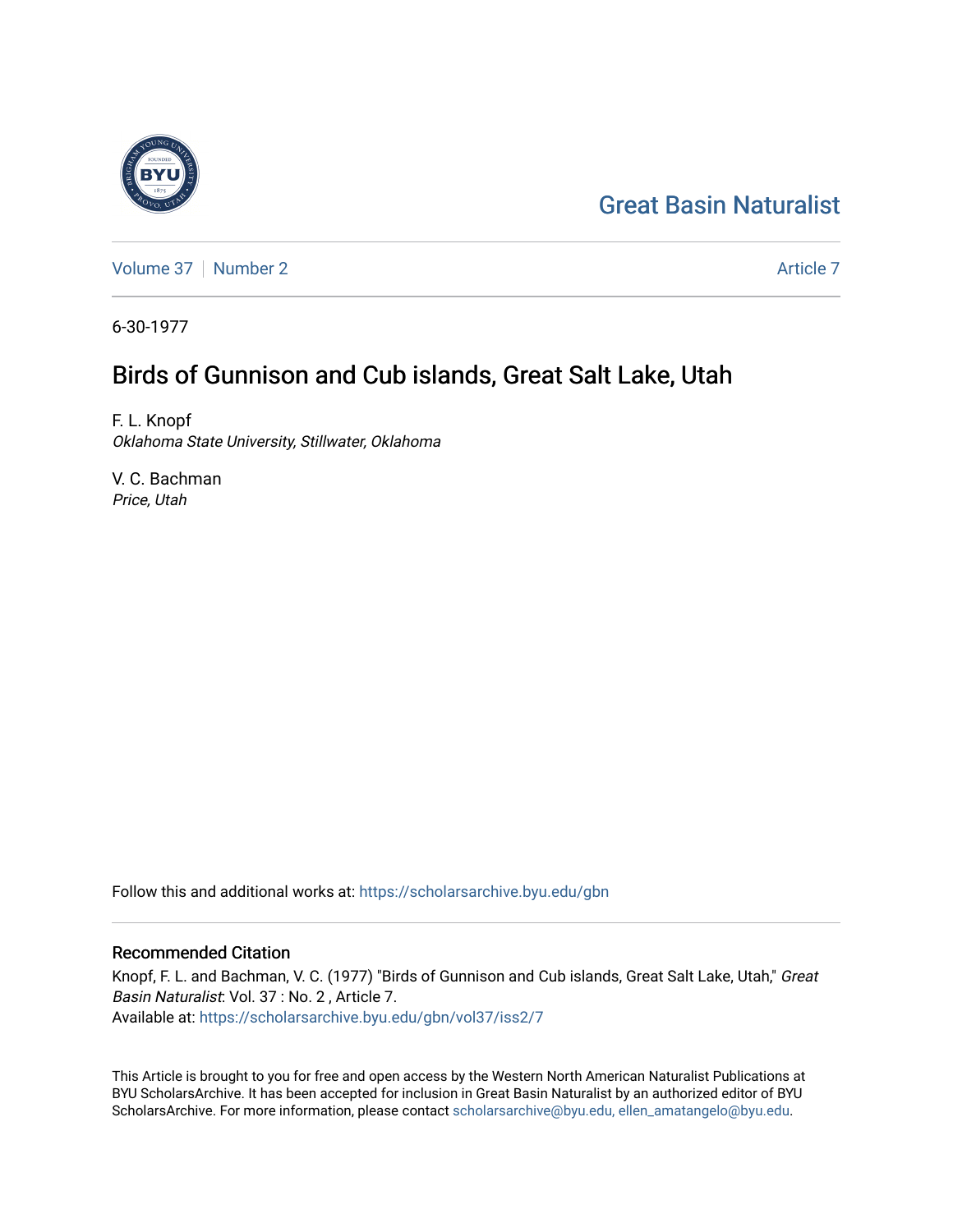## BIRDS OF GUNNISON AND CUB ISLANDS GREAT SALT LAKE, UTAH

### F. L. Knopf<sup>1</sup> and V. C. Bachman<sup>2</sup>

Abstract.— a total of 87 avian species were recorded on islands of Great Salt Lake by Behle, with <sup>17</sup> ob served on Gunnison and Cub islands. This paper presents sightings and salvaged carcasses recorded on Gunnison and Cub islands, 1972-1974. Of the <sup>112</sup> species observed, 95 are first records for Gunnison and Cub islands and 49 are first records on or near any island of Great Salt Lake. Over 90 percent of species observed on the islands were transients.

Behle (1958) reported a total of 87 avian species occurring on the islands of Great Salt Lake, Utah. Those records resulted from collecting expeditions to larger islands, plus field observations of species during brief visits to smaller islands. This paper re ports observations of species recorded during prolonged stays on two of the smaller islands, 1972-1974.

Nine islands occur within Great Salt Lake (for map, see Marshall 1940). Gunnison and Cub islands lie about <sup>25</sup> m apart in the northwest arm of the lake, approximately <sup>14</sup> km north of Lakeside, Utah, 40 km from Promontory Point and 13 km from the west shoreline. Water depths around the islands average 3 m, and these plus the distance to the western shoreline vary with annual fluc tuations in water levels of the lake (Knopf 1974). The two islands become a single land August 1973; and 5 April and 25 July 1974. mass during years when the lake level drops approximately one meter below the "nor- and over 70 days each in 1973 and 1974. mal" of 1,280 m above sea level.

Gunnison Island is about 1.6 km long by 0.8 km wide with its long axis extending in a north-south direcion. This island has an ir regular shoreline of 4.5 km with four small bay areas, rises <sup>85</sup> m above mean lake level, and includes 66 ha. The substrate is loose soil with protruding rocks and cliffs. The shorelines are rock except for sandy areas along the bays. Vegetation is typical of the Great Basin desert, with June Grass (Bromus tectorum) predominating. Opuntia fragilis, Salsola kali, and Bassia hyssopifolia are also widely dispersed and common. Sandy areas along the shoreline support pure or mixed stands of Sarcobatus vermiculatus, Atriplex sp., and Chrysothamnus nauseosus, with the latter also occurring on north- and east-fac ing slopes at higher elevations.

Cub Island lies just north and east of Gunnison, iscomma shaped, and comprises 3.2 ha. The physiography, substrate, and ve getation of Cub are similar to Gunnison, al though larger vegetative forms are less com mon. Sarcobatus is absent. This latter species was used by many transient birds (Tyrannidae, Sylviidae) on Gunnison Island, birds not seen elsewhere on the islands. The nearest fresh water is at Locomotive Springs, about 40 km north of the islands.

Sightings of birds were recorded between 15 April and 4 August 1972; 6 April and 2 We spent 11 days on the islands in 1972, We surveyed the islands for birds at least one hour daily and also recorded all sight ings of species observed at other times. Each sighting reported herein was verified at the time of the observation by at least one other person. The specific area sur veyed included the islands plus the lake sur face within <sup>25</sup> m of shoreline.

#### List of species

Behle (1958) lists 17 species of birds re ported on Gunnison Island, with no separate

<sup>&#</sup>x27;School of Biological Sciences, Oklahoma State University, Stillwater, Oklahoma 74074. <sup>2</sup>285 North 200 East, Price, Utah 84501.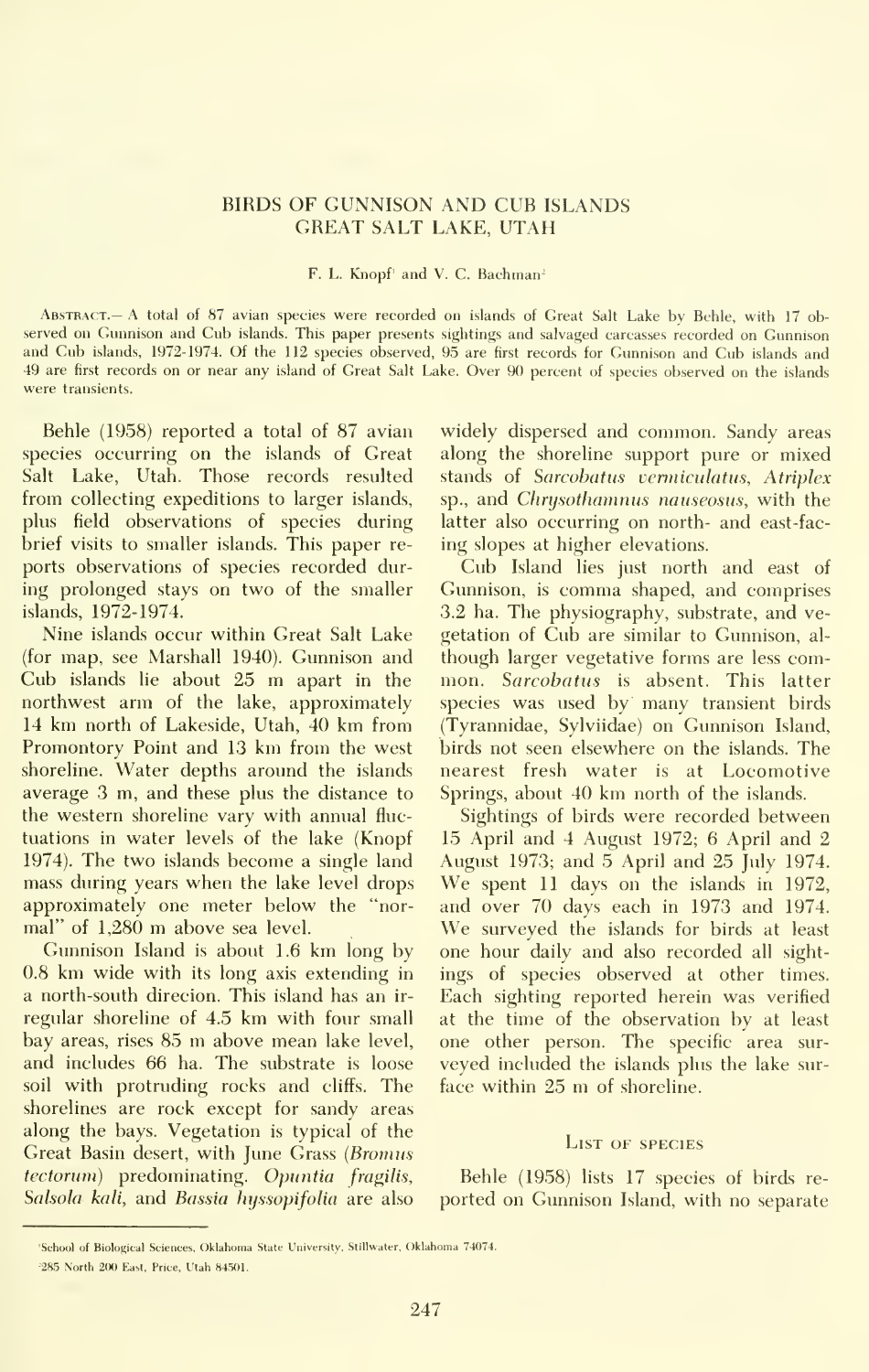account for Cub Island. We recorded <sup>15</sup> of those species from 1972 to 1974 also. The following list (a preliminary listing was re ported in Rawley 1976) includes the dates of sight records for 95 additional species (denoted by " or °°), giving a total of 112 species recorded on Gunnison and Cub is lands. In addition, 47 of the species (de noted by  $\degree$  only) observed in these efforts represent new records for any island in Great Salt Lake, bringing the total to 134 species occurring on all islands. Carcasses of Great Egret (Casmerodius albus) and Ancient Murrelet (Synthliboramphus antiquus) found on Gunnison Island may have washed ashore after death and have not been in cluded in the Gunnison /Cub Island list. They do represent species recorded for the first time for Great Salt Lake, bringing the lake total to 136, (49 new records in this paper). For information on the murrelet, see Knopf (1976).

- °Podiceps nigricoUis. Eared Grebe. 8 June 1973, flock of 25 birds 29-30 April 1974. Abundant on lake in migration.
- ° ° Aechmophorus occidentalis. Western Grebe. <sup>14</sup> April 1974. Common on lake in migration.
- Pelecanus erythrorhynchos. White Pelican. Nesting and abundant (Behle 1958), with 5,000 to 5,200 birds estimated for each season, 1972-1974 (Knopf 1975).
- " Phalacrocorax auritus. Double-crested Cormorant. 16 April 1972, 15 April 1974.
- Ardea herodias. Great Blue Heron. Formally nesting on Gunnison Island (Behle 1958). One pair nested on Cub Island each season 1972-1974.
- 'Botaurus lentiginosus. American Bittern. 14 May 1973.
- "Plegadis cliihi. White-faced Ibis. Flock of 3 birds 16 May 1973.
- °Branta canadensis. Canada Goose. 24 April 1972, 14 April 1974, 6 May 1974.
- "Anas acuta. Pintail. Flock of 11 birds 29 May 1973.
- "Anas crecca. American Green-winged Teal. 15 April 1972, 6 April 1973.
- <sup>o</sup> Anas discors. Blue-winged Teal. 14 May 1973.
- <sup>o</sup>"Anas cyanoptera. Cinnamon Teal. 23

April 1973, 15 May 1973, 14 April 1974.

- ""Anas americana. American Wigeon. <sup>1</sup> May 1974, 3 birds in one flock.
- **\*\*** Melanitta deglandi. White-winged Scoter. Two birds flew across Gunnison Island 15 April 1972.
- ""Oxyiira jamaicensis. Ruddy Duck. 14, 18 May 1973; 9, 15 May 1974.
- **"Mergus serrator. Red-breasted Merganser.** 16 April 1974.
- ""Cathartes aura. Turkey Vulture. 23 May 1973.
- ""Accipiter gentilis. Goshawk. 25 April 1973.
- ""Accipiter cooperii. Cooper's Hawk. Two birds on Gunnison Island 6-7 May 1974.
- Buteo swainsoni. Swainson's Hawk. 11 June 1948 (Behle 1949), 9 June 1974.
- "Aquila chrysaetos. Golden Eagle. 21 May 1974.
- "Circus cyaneus. Marsh Hawk. 4 August 1972, 6 April 1973, 15 May 1973, 24 July 1974.
- Falco mexicanus. Prairie Falcon. One pair successfully nested on cliffs at the north end of Gunnison Island each year, 1972-1974. The species has apparently nested at the site annually since 1944 (Behle 1958).
- ""Falco columharius. Pigeon Hawk. 6 May 1973.
- "Falco sparverius. American Kestrel. 26 April 1972, 24 July 1974.
- ""Fulica americana. American Coot. 4, 23 April 1973, 14 May 1973.
- "Charadrius vociferus. Killdeer. 4, <sup>7</sup> May 1973, 15 April 1974.
- "Pluvialis squatarola. Black-bellied Plover. 23-25 April 1973.
- ""Capella gallinago. Common Snipe. 23 April 1973, 4 May 1973.
- "Numenius americanus. Long-billed Curlew. 20 April 1972, 3 May 1973.
- ""Tringa macularia. Spotted Sandpiper. 6, 15-16 May 1973; 22-23 May 1974.
- "Catoptrophorus semipalmatus. Willet. 3, 8 May 1974. A total of 10 birds in 3 flocks.
- ""Calidris hairdii. Baird's Sandpiper. 15 May 1973. A total of 26 individuals in a mixed flock with Calidris pusilla.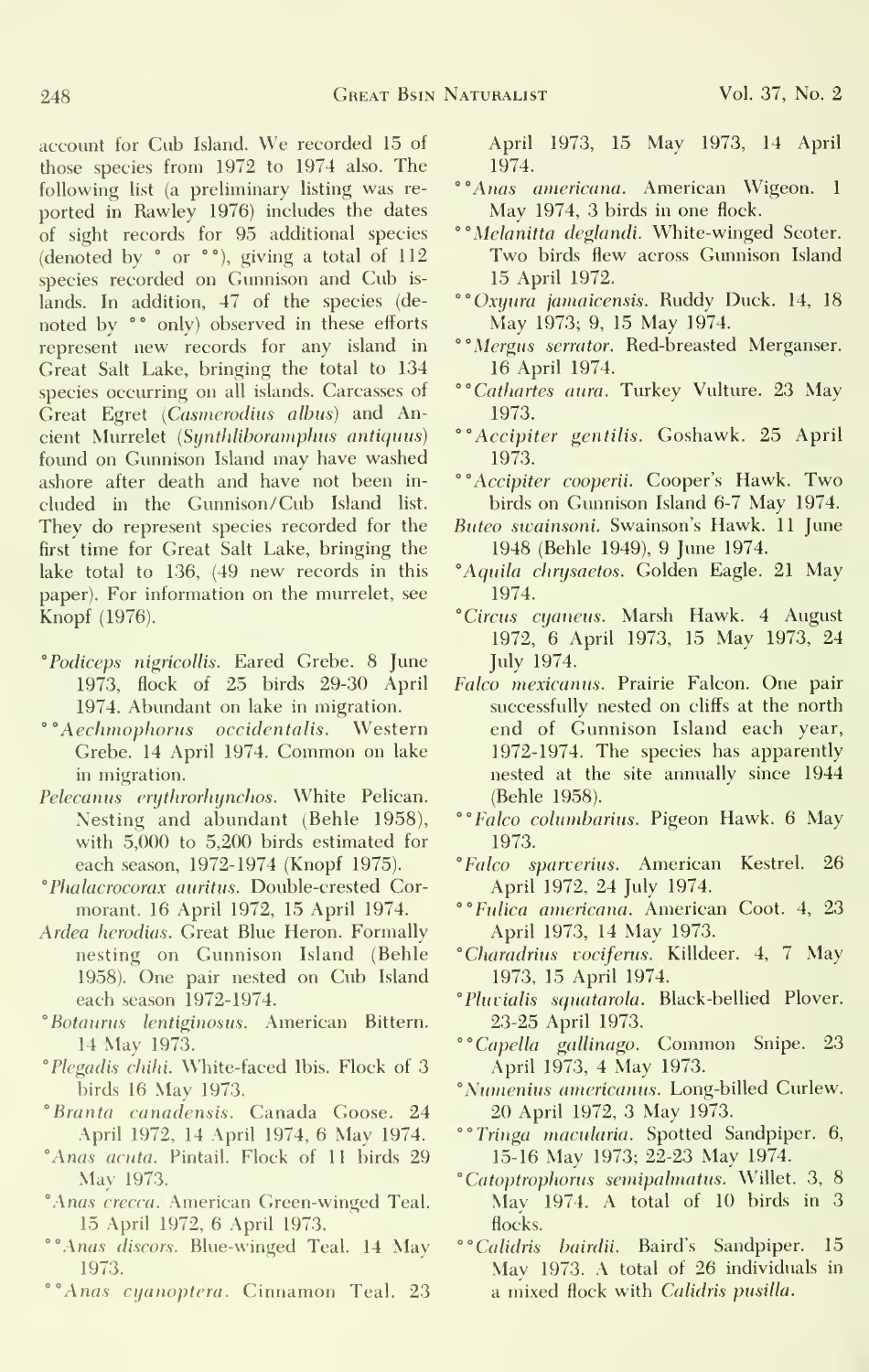- ""Calidris pusiUa. Semipalmated Sandpiper. 15 May 1973, 3 individuals.
- °°Lwiosa fedoa. Marbled Godwit. 3 May 1974 and 24 July 1974, a total of 36 in dividuals.
- *"Recurvirostra americana*. American Avocet. 16 April 1974.
- Himantopus mexicanus. Black-necked Stilt. Previously recorded on Gunnison Island (Behle 1958). Twenty-eight individuals seen in one flock 6 May 1974.
- ° Phalaropus tricolor. Wilson's Phalarope. 20 June 1973.
- Lams californicus. California Gull. Gunnison Island is a traditional nesting site for California Gulls (Behle 1958). Numbers of the birds were estimated to be about 15,000 individuals annually, 1972- 1974.
- °°Larus pipixcan. Franklin's Gull. 4 May 1973.
- 'Sterna caspia. Caspian Tern. A single Cas pian Tern "mobbed" investigators on Gunnison Island 4 August 1972. A nest was not located. Four nests (with in complete clutches) were discovered at the same location 10 June 1974. A fifth nest was also observed 11 June 1974.
- ""Columba livia. Rock Dove. 5 May 1973.
- "Zenaida macroura. Mourning Dove. Late April through mid June annually. No nests were located.
- Asio flammeus. Short-eared Owl. Permanent resident of Gunnison Island (Behle 1958). This species was present 1972- 1974, with as many as 4 individuals being seen simultaneously. One in vestigator was harassed on Gunnison Is land 20 May 1974 by a single bird, but no nest was found.
- ° °Selasphorus platycercus. Broad-tailed Hummingbird. 4, 14, 16 May 1973; 1, 23 May 1974.
- "Megaceryle alcyon. Belted Kingfisher. 23 April 1973.
- 'Colaptes auratus. Common Flicker. <sup>6</sup> April 1973.
- **\*\* Tyrannus verticalis. Western Kingbird. 2** May 1974.
- **\*\* Tyrannus** vociferans. Cassin's Kingbird. 5 May 1973. This is the northernmost record of the Cassin's Kingbird in Utah.
- Myiarchus cinerascens. Ash-throated Fly catcher. 11 June 1949 (Behle 1958), 8, 22 May 1974.
- Sayornis saya. Say's Phoebe. 11 June 1949 (Behle 1958), 6 May 1974.
- " ° Empidonax hanimondii. Hammond's Flycatcher. <sup>1</sup> May 1974. This bird was considered E. hammondii based upon the contrast between yellowish underparts and a grayish crest, by olive colored tinge on the back, and by tail flicking behavior while perched. However, no definite means of discerning between E. hammondii and E. oherholseri is reliable in the field, and the clas sifying of this sighting as hammondii must be considered speculative.
- Empidonax oberholseri. Dusky Flycatcher. This species was reported 8 June 1937 (Marshall and Leatham 1942), but its identity was questioned by Behle (1958). This species failed to appear in Rawley (1976) and was incorrectly list ed as not observed on Gunnison or Cub Island. No sightings were available 1972-1974.
- \*\* Empidonax wrightii. Gray Flycatcher. 14 May 1973; 15^ 21 May 1974.
- °° Empidonax difficilis. Western Flycatcher. 22-23, 28 May 1974.
- "Contopus sordidulus. Western Wood Pewee. 4-14 May 1973, 14-22 May 1974.
- " Eremophihis alpestris. Horned Lark. 23 April 1973, a flock of 8 individuals.
- ""Tachycineta thalassina. Violet-green Swallow. <sup>1</sup> May 1974.
- ""Tachycineta hicolor. Tree Swallow. 6 April 1973, 14 May 1974.
- °°Riparia riparia. Bank Swallow. <sup>1</sup> May 1974.
- ° S*telgidopteryx ruficollis.* Rough-winged Swallow. 22 May 1974.
- "Hinindo nistica. Barn Swallow. 25 April 1973; 5-6 May 1973; 1, 8-10, 15, 22 May 1974.
- $\degree$  P*etrochelidon pyrrhonota*. Cliff Swallow. 25 April 1973, 10 May 1974.
- Corvus corax. Common Raven. A common nesting species (Behle 1958). One pair nested annually 1972-1974.
- "Corvus hrachyrhynchos. Common Crow.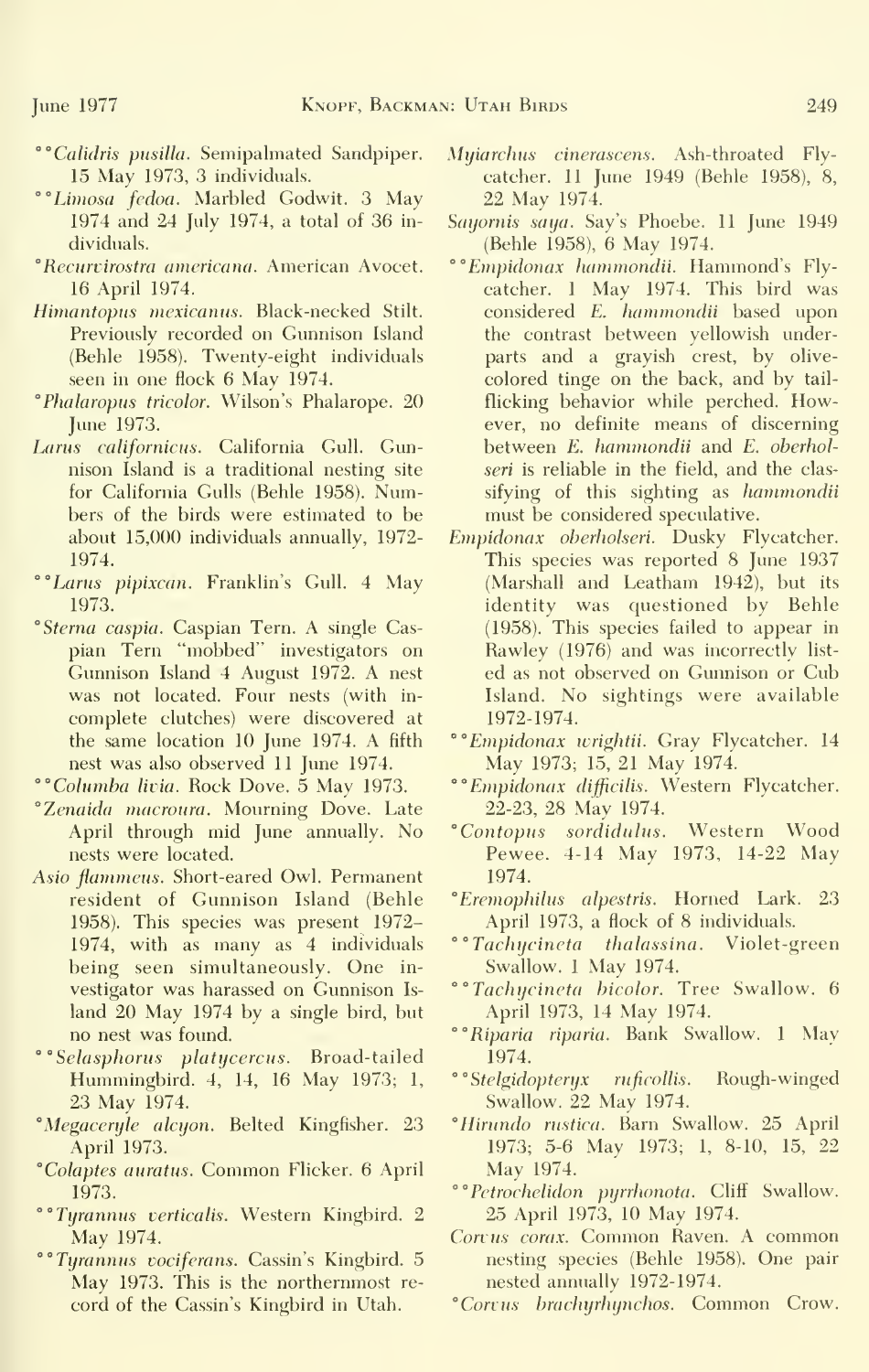16 April 1972.

- ''°Giimnor}iinus cyanocephalus. Pinon Jay. 15 May 1974, <sup>a</sup> single flock of 24 birds.
- ""Parus gambeli. Mountain Chickadee. 22 May 1974, 3 individuals were seen in one flock in Atriplex bushes.
- °''Cinchis mexicanus. Dipper. 12 May 1972, a lone bird sitting among rocks and in apparent good health.
- Salpinctes obsoletus. Rock Wren. Nesting and abundant (Behle 1958), 1972-1974.
- "Mimus polyglottis. Mockingbird. 28 May 1974.
- °Du7netella carolinensis. Gray Catbird. 23 April 1973.
- "Oreoscoptes montanus. Sage Thrasher. 30 April 1974; 6, 15, 28 May 1974; <sup>11</sup> June 1974.
- "Tardus migratorius. American Robin. 23 April 1973, 4 May 1973, 29 April 1974, 2 May 1974.
- "Cathanis guttatus. Hermit Thrush. 4-5, 8, 14 May 1973; 29 April 1974; 2 May 1974.
- ""Catharus ustulatus. Swainson's Thrush. 16 April 1972; 15, 22 May 1974.
- ""Myadestes townsendi. Townsend's Solitaire. 6 May 1973.
- "Polioptila caerulea. Blue-gray Gnatcatcher. 12 April 1973; 5-6 May 1973; 29 April 1974; 7, 21 May 1974.
- °°Reguhis calendula. Ruby-crowned Kinglet. 15 April 1972; 4, 8, 14 May 1973; 1-2, 8, 15 May 1974.
- <sup>o</sup> Anthus spinoletta. Water Pipit. 23-24, 26-27 April 1973; 15, 29 April 1974; <sup>1</sup> May 1974.
- "Lanius ludovicianus. Loggerhead Shrike. Two pairs nested in 1973 with one nest resulting in 4 fledglings. A single sight ing on 29 April was the only 1974 re cord.
- "Vireo gilvus. Warbling Vireo. 29 May 1974.
- ""Vennivora celata. Orange-crowned Warbler. 5 May 1973.
- Dendroica petechia. Yellow Warbler. Pre viously recorded on islands (Behle 1958). Common 8-13 Mav 1973, 6-24 May 1974.
- "Dendroica coronata auduhoni. Yellow rumped Warbler. 25 April 1973; 4 May

1973; 30 April 1974; 1, 7, 11, 15, 22, 29 May 1974. D.c. coronata. 16 May 1973.

- ""Dendroica nigrescens. Black-throated Gray Warbler. 9-10 May 1974.
- ""Geothlypis tohniei. MacGillivray's Warbler. 6, 8 May 1973; 2, 14, 22-24, 28 May 1974.
- ""Wiisonia pusilla. Wilson's Warbler. 8 May 1973; 6, 10-11, 22-23, 28 May 1974.
- "Setophaga ruticilla. American Redstart. 21 May 1974.
- "Sturnella neglecta. Western Meadowlark. 12 May 1972, 25-26 April 1973, 5 May 1973, 1-2 May 1974.
- Xanthocephalus xanthocephalus. Yellow headed Blackbird. Previously recorded on Gunnison Island (Behle 1958). 28 May 1972; 23-24 April 1973; 5, 14, 23 May 1973; 22-23, 29 May 1974.
- "Agelaius phoeniceus. Red-winged Blackbird. 15-16 April 1972; 24 April 1973; 3, 5-6 May 1973.
- "Icterus galhula. Northern Oriole. 4 May 1973, 22 May 1974.
- "Euphagus cyanocephalus. Brewer's Blackbird. 24, 26-27 April 1973; 3-8, 14, 23 May 1973; <sup>15</sup> April 1974; 3, 23 May 1974.
- Molothrus ater. Brown-headed Cowbird. Previously recorded on Gunnison Island (Behle 1958). 24 April 1973; 22-24, 29 May 1974; 24-25 July 1974
- Pheucticus melanocephalus. Black-headed Grosbeak. Previously recorded (Behle 1958), but not seen 1972-1974.
- "Passerina amoena. Lazuli Bunting. 6 May 1973.
- "Carpodacus mexicanus. House Finch. 16 April 1972, 10 May 1974.
- "Pipilo chlorura. Green-tailed Towhee. 4-8, 14, 23 May 1973; 1-2, 7-10, 14-15, 22- 23, 29 May 1974.
- Pipilo erythrophthalmus. Rufous-sided towhee. 15-16 April 1972, 4 May 1973, 7 May 1974.
- "Passerculus sandivichensis. Savannah Spar row. 29-30 April 1974.
- "Pooecetes gramineus. Vesper Sparrow. 4-6 May 1973, 30 April 1974, <sup>9</sup> May 1974.
- "Chondestes grammacus. Lark Sparrow. 4-5,